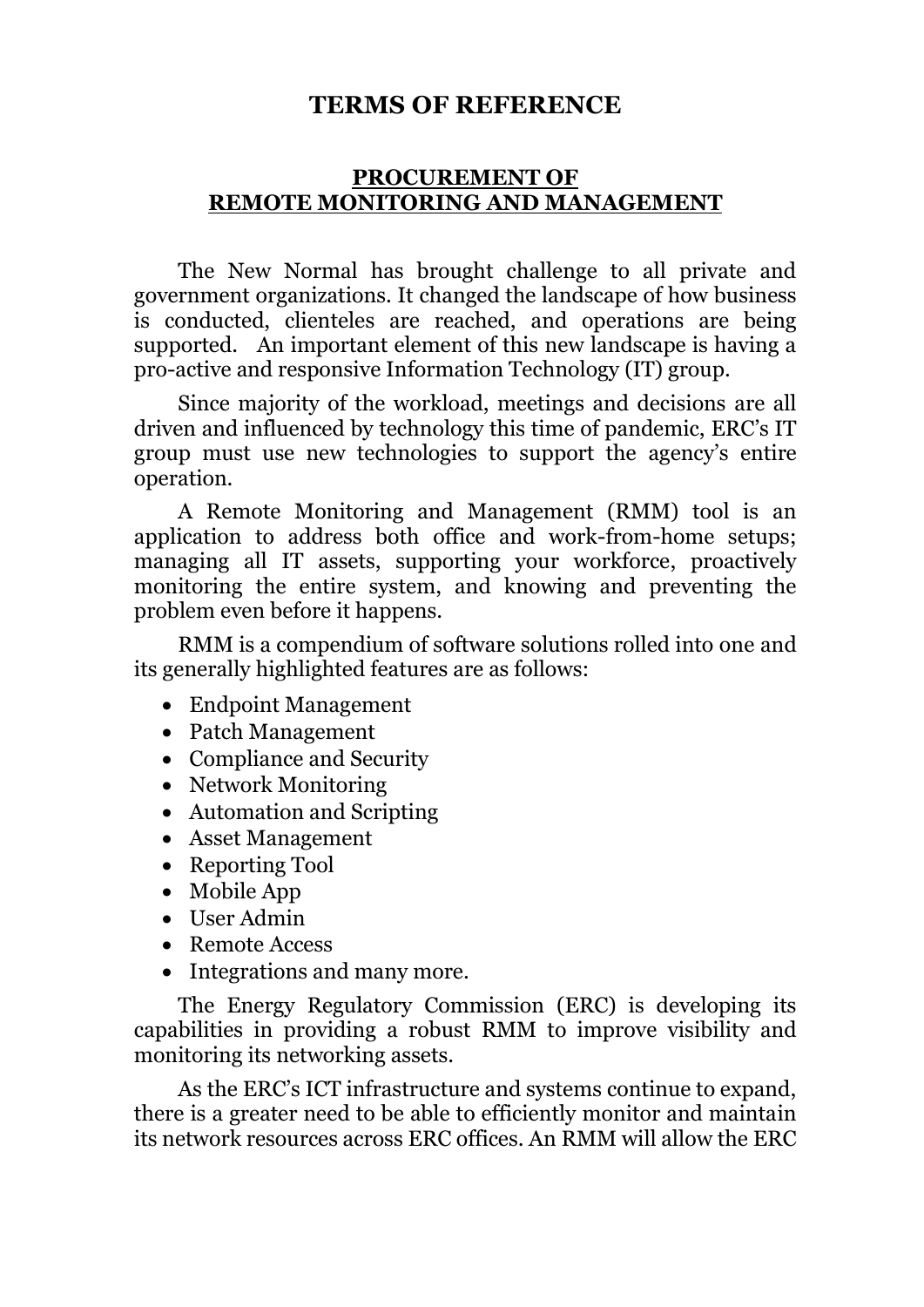to remotely monitor and manage its various network equipment and peripherals.

### **I. PROJECT COVERAGE**

The scope of services covers the following:

- 1. Supply, delivery and installation of the RMM Tool to ERC;
- 2. Compliance to Section 6 (Scope of Work);
- 3. Compliance to Section 7 (Service Level Agreement);
- 4. Five (5) days extensive technical training; and
- 5. Provision of one (1) year updates and onsite/online technical support.

# **II. CONTRACT PERIOD**

The delivery period shall be twenty-one (21) days from **receipt of Notice to Proceed (NTP)** including the five (5) days extensive technical training. The contract period for the Subscription of Managed Services (Remote Monitoring and Management) shall be **twelve (12) months** from the date of full delivery of the RMM Tool.

# **III. APPROVED BUDGET FOR THE CONTRACT**

- 1. Fund for this engagement shall be sourced from the Current Appropriation for the fiscal year 2021 of the ERC.
- 2. The ABC for the project is **THREE MILLION PESOS (PhP3,000,00.00)** inclusive of all applicable government taxes, other fees, and charges.

### **IV. MODE OF PROCUREMENT**

The Mode of Procurement shall be **Competitive or Public Bidding,** as specified in the 2016 IRR of Republic Act (RA) No. 9184. Bidding is restricted to Filipino citizens/sole proprietorships, partnerships, or organizations with at least sixty percent (60%) interest or outstanding capital stock belonging to citizens of the Philippines, and to citizens or organizations of a country that the laws or regulations of which grant similar rights or privileges to Filipino citizens, pursuant to RA 5183.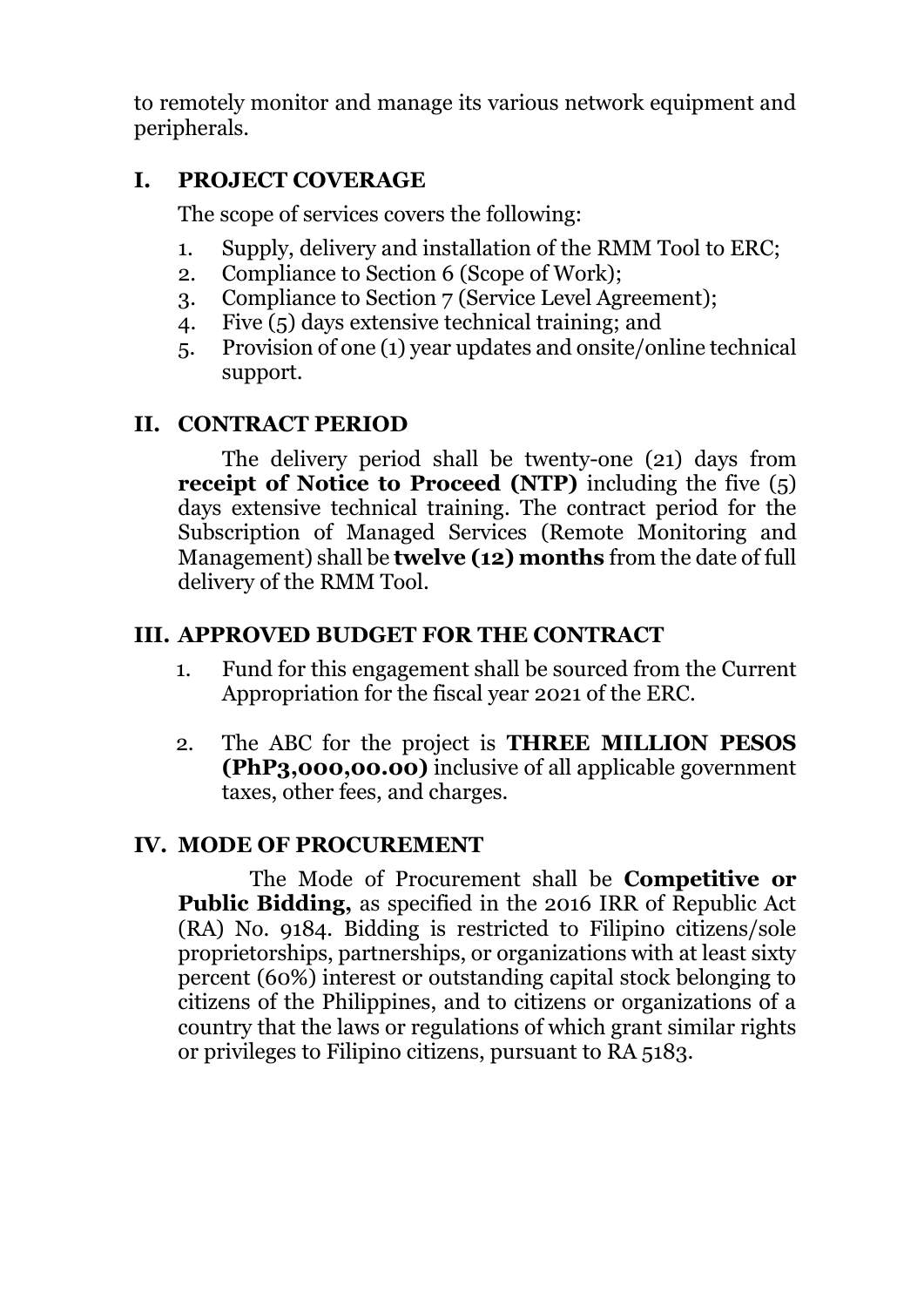# **V. QUALIFICATIONS**

The service provider should have the necessary eligibility, experience, and expertise in providing the RMM Tool:

- 1. The bidder shall submit a valid and current Certificate of Distributorship/Dealership/Resellership of the product being offered, issued by the principal or manufacturer of the product (if bidder is not the manufacturer). If not issued by manufacturer, must also submit certification/document linking bidder to the manufacturer.
- 2. The bidder shall have at least one (1) personnel that can support the solution being offered with a certification.
- 3. Must comply with imposed health protocols. Service providers must have a valid swab test result issued within three (3) days before proceeding onsite and must fill up a health declaration form before entering the ERC premises. Wearing of face masks and face shields are a must. Those who have COVID-19 symptoms shall be refused entry.

#### **VI. SCOPE OF WORK**

Supply, delivery, and installation of the RMM Tool to ERC with the following requirements:

| <b>ITEM</b>                                            | <b>SPECIFICATIONS</b>                                                                                        |
|--------------------------------------------------------|--------------------------------------------------------------------------------------------------------------|
| RMM Tool and<br><b>Network</b><br>Management<br>System | 500 Licenses for Network Monitoring and RMM                                                                  |
| PERFORMANCE AND NETWORK MONITORING                     |                                                                                                              |
|                                                        | Solution should be able to monitor processes and services                                                    |
|                                                        | Solution should be able to monitor system performance such as<br>CPU, Memory, Disk and Bandwidth Utilization |
|                                                        | Solution should be able to monitor hardware and software                                                     |
|                                                        | changes via reports                                                                                          |
|                                                        | Solution should be able to monitor IP devices uptime and<br>downtime                                         |
| General<br>Features                                    | Solution should be able to monitor Windows, VMware, Mac and<br>Linux                                         |
|                                                        | Solution should be able to trigger an alarm, send an email and<br>run a procedure when an alert is detected  |
|                                                        | Solution supports Port status, port map monitoring, and SNMP                                                 |
|                                                        | traps                                                                                                        |
|                                                        | Solution should identify device roles automatically; identified<br>based on device characteristics           |

### **1. Technical Specifications**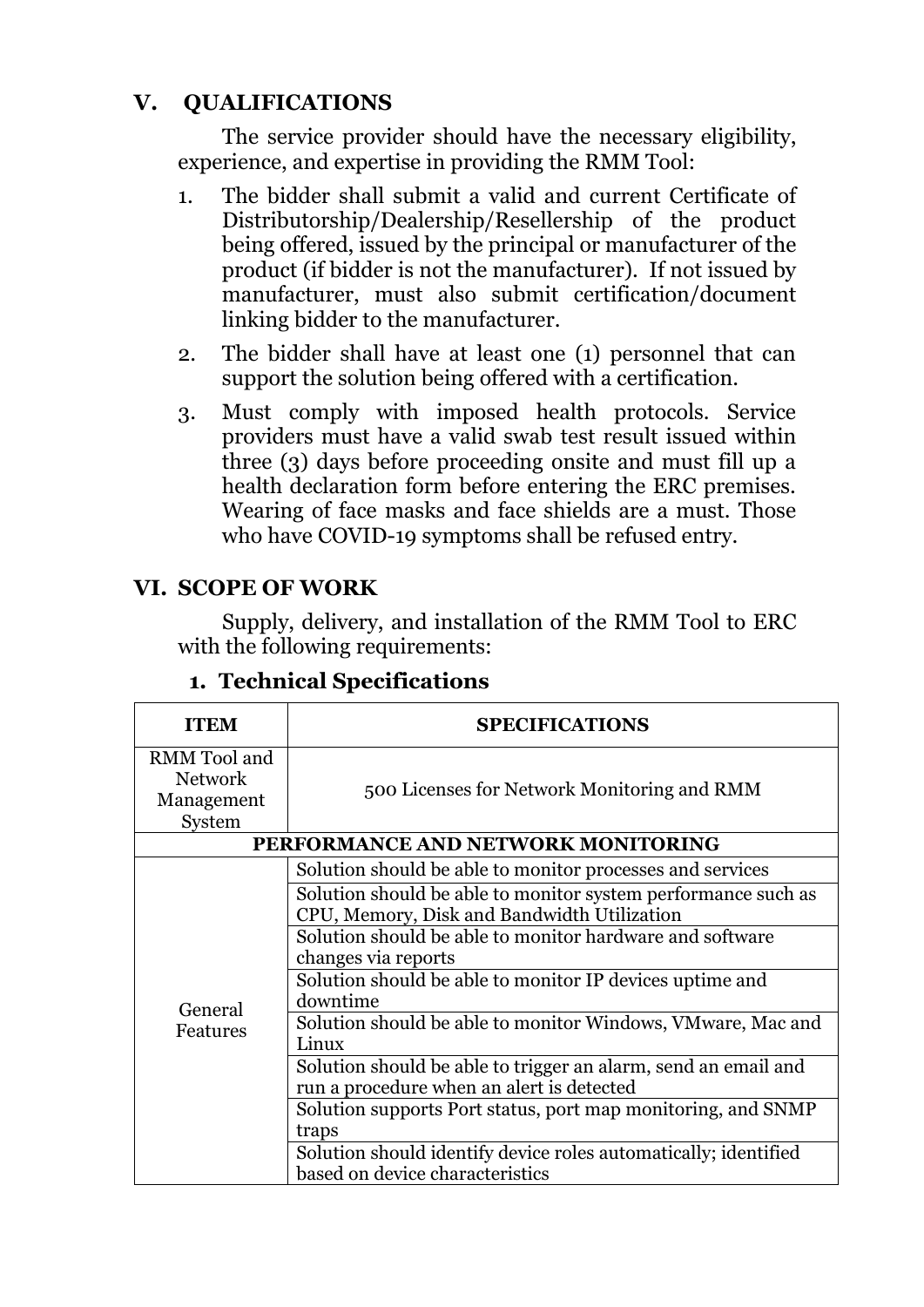|                                          | Supports NetFlow, jFlow, sFlow, IPFIX                                         |
|------------------------------------------|-------------------------------------------------------------------------------|
|                                          | Solution should be able to display monitoring in a dashboard                  |
|                                          | Solution should be able to provide reports of triggered alerts                |
|                                          | Alerts                                                                        |
|                                          | <b>Event Log Alerts</b>                                                       |
|                                          | <b>Monitor</b> sets                                                           |
|                                          | <b>SNMP</b> sets                                                              |
|                                          | System check                                                                  |
|                                          | Log monitoring                                                                |
| Provides user                            | <b>Monitoring of IP Devices</b>                                               |
| defined real-<br>time monitoring         | Monitors changes in the configuration of IT system                            |
|                                          | Provides alerts via SMS, email, dashboard or run a procedure.                 |
|                                          | Monitor devices online/offline status                                         |
|                                          | Monitor system performance (CPU, Disk Space, Memory)                          |
|                                          | <b>Monitor Processes</b>                                                      |
|                                          | <b>Monitor Services</b>                                                       |
|                                          | Monitor Hardware and Software Changes via reports                             |
|                                          | Alert message and recipient configuration                                     |
| Automated<br><b>Network</b><br>Discovery | Automatically discover all network devices                                    |
|                                          | Offers view of alerts summary per system (device)                             |
| Dashboard                                | Ability to group systems together                                             |
|                                          | Customize alerts                                                              |
|                                          | <b>AGENT DEPLOYMENT</b>                                                       |
| Deployment                               | Deploy Agent Remotely thru Active Directory or any third party<br>application |
|                                          | Deploy Agent via URL Link                                                     |
| <b>Agent Installer</b>                   | Can Bind Administrator Credential inside the Agent package<br>once installed  |
|                                          | Can group machine base in agent package                                       |
|                                          | <b>SUPPORTED DEVICES</b>                                                      |
|                                          | Windows $8/8.1/10$                                                            |
|                                          | Windows Server 2008/2008 R2/2012/2012 R2/2016                                 |
| Workstations,                            | Apple OS X version 10.7.5 through 10.9 or above. Intel only                   |
| <b>Servers</b>                           | Network Devices - Routers, Switches, Printers and other IP-                   |
| Platform                                 | based devices                                                                 |
| supported                                | Any SNMP enabled device                                                       |
|                                          | Supports Linux Debian, RPM                                                    |
|                                          | <b>AGENT PROCEDURE</b>                                                        |
|                                          | Create IT Procedures/Scripts.                                                 |
| Procedure                                | Automatically distribute procedures to manage machines,                       |
| Creation                                 | groups of machines within a Local Area Network and/or Remote<br>systems.      |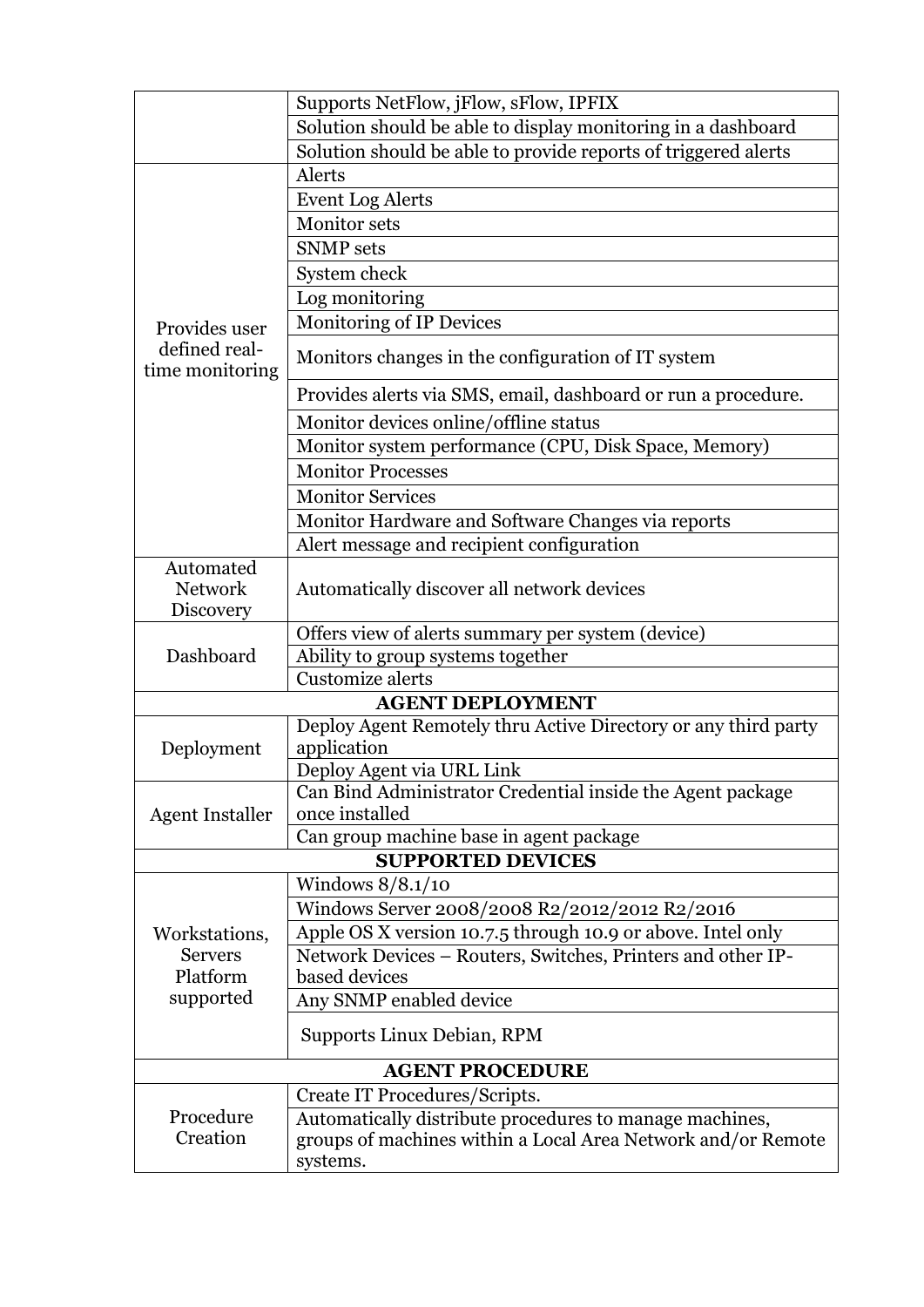| Able to run CMD, PowerShell, Batch File, VB script commands,<br>Javascript |                                                                                                                                                                                            |  |
|----------------------------------------------------------------------------|--------------------------------------------------------------------------------------------------------------------------------------------------------------------------------------------|--|
| Automated<br>Remediation                                                   | Automatically run procedures triggered by an alert (via Real-<br>time monitoring of critical applications, services, event logs)<br>offering automated remediation of issues.              |  |
| Scheduling                                                                 | Schedule procedures to run automatically                                                                                                                                                   |  |
| Application<br>Deployment                                                  | Deploy Microsoft and non-Microsoft applications                                                                                                                                            |  |
| Policy<br>Enforcement/<br>Configuration<br>Management                      | Deploy and enforce system policies, configuration, e.g. block<br>control panel, block USBs via Machine, groups of Machine<br>within a Local Area Network and Remote systems.               |  |
|                                                                            | <b>INVENTORY, ASSET DISCOVERY AND AUDIT</b>                                                                                                                                                |  |
| Inventory.                                                                 | Offers comprehensive audit of each system - Hardware, Software                                                                                                                             |  |
|                                                                            | Solution should be able to take inventory of hardware<br>information such as:                                                                                                              |  |
|                                                                            | System Information (Manufacturer, Product Name, System<br>Version)                                                                                                                         |  |
|                                                                            | Chassis (Chassis Manufacturer, Chassis Version, Chassis Serial<br>Number, Chassis Asset Tag)                                                                                               |  |
|                                                                            | Network Information (IPv4 Address, IPv6 Address, Subnet                                                                                                                                    |  |
|                                                                            | Mask, Default Gateway, Connection Gateway, IP                                                                                                                                              |  |
|                                                                            | MAC Address, DHCP Server, DNS Server                                                                                                                                                       |  |
|                                                                            | Motherboard (Manufacturer, Version, Serial Number)                                                                                                                                         |  |
| Hardware<br>Inventory                                                      | BIOS Information (Vendor, Version, Release Date)                                                                                                                                           |  |
|                                                                            | CPU/RAM Information (Processor Manufacturer, Processor<br>Family, Processor Version, CPU Max Speed, CPU Current Speed,<br>CPU, Quantity, Speed, RAM, Max Memory Size, Max Memory<br>Slots) |  |
|                                                                            | <b>On Board Devices</b>                                                                                                                                                                    |  |
|                                                                            | <b>Memory Devices per Slot</b>                                                                                                                                                             |  |
|                                                                            | <b>System Slots</b>                                                                                                                                                                        |  |
|                                                                            | SNMP enabled Printers Installed on the system                                                                                                                                              |  |
|                                                                            | Disk Hardware                                                                                                                                                                              |  |
|                                                                            | Disk Volumes                                                                                                                                                                               |  |
|                                                                            | <b>Disk Partitions</b>                                                                                                                                                                     |  |
| Software<br>inventory                                                      | Solution should be able to provide inventory of software<br>information such as                                                                                                            |  |
|                                                                            | Software Licenses (Publisher, Title, Product Key, License Key,<br>Version)                                                                                                                 |  |
|                                                                            | Installed Applications (Application, Description, Version,<br>Manufacturer, Product Name)                                                                                                  |  |
|                                                                            | Add/Remove (Application Name)                                                                                                                                                              |  |
|                                                                            | Security Products (Product Type, Product Name, Active, Up to<br>Date)                                                                                                                      |  |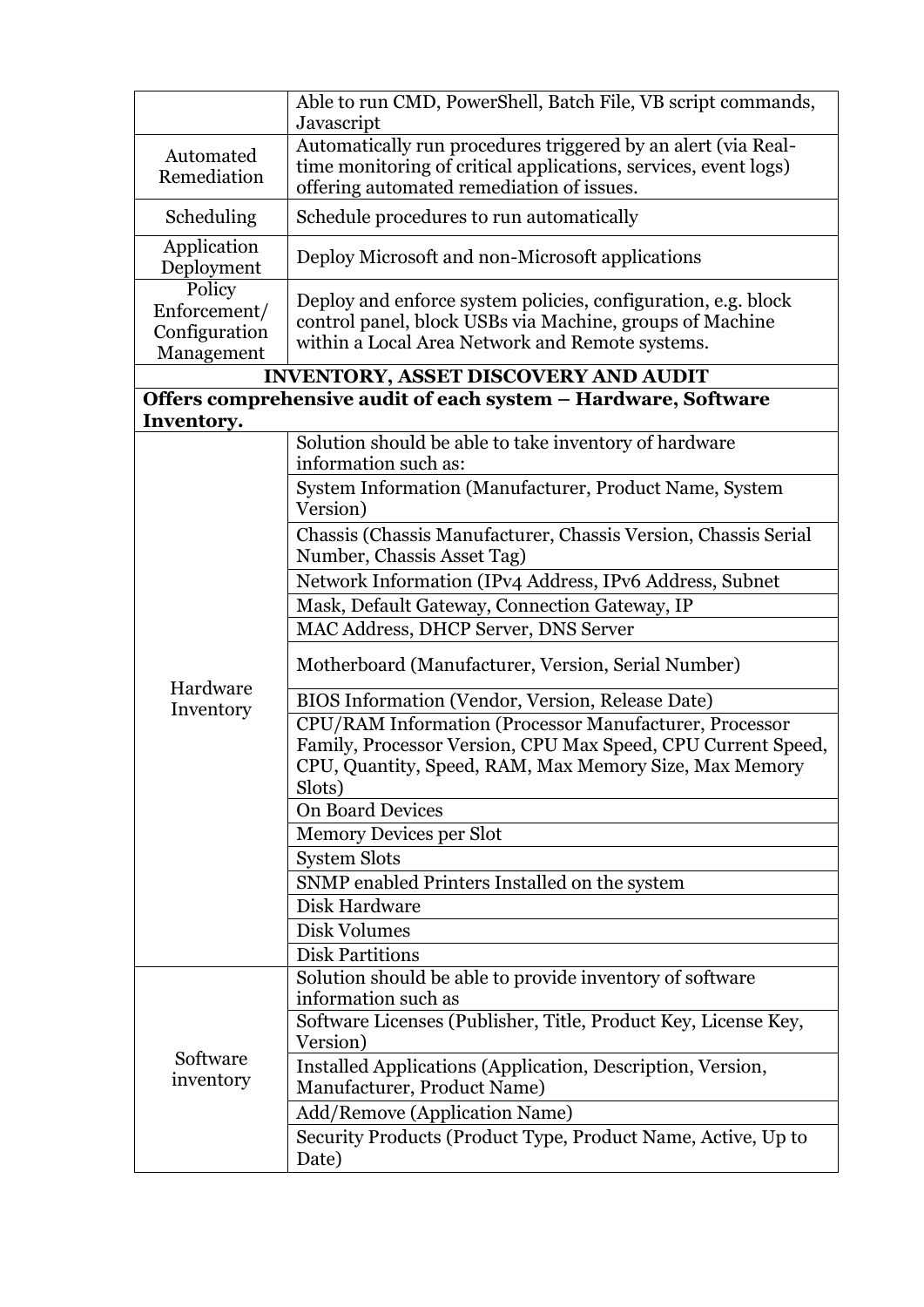|                       | Solution should be able to inventory system information such as                                                                                                                                  |
|-----------------------|--------------------------------------------------------------------------------------------------------------------------------------------------------------------------------------------------|
| System<br>Information | IP information                                                                                                                                                                                   |
|                       | Disk volume information including drive letters                                                                                                                                                  |
|                       | Space available, volume labels                                                                                                                                                                   |
|                       | Drive hardware information including models and user.                                                                                                                                            |
|                       | CPU and RAM information with specifics on, CPU speeds,                                                                                                                                           |
|                       | models, number, and ram installed,                                                                                                                                                               |
|                       | Printer information                                                                                                                                                                              |
|                       | PATCH MANAGEMENT                                                                                                                                                                                 |
|                       | System Compatibility. Whether the application is agent-based or<br>agent-less it should have a less impact on the performance,<br>stability and compatibility with the current operating         |
|                       | environment especially if this will be deployed across a large<br>number of assets or machines.                                                                                                  |
|                       | Cross-platform support to patch Windows and Mac operating<br>systems.                                                                                                                            |
| General<br>Features   | Ease of deployment and maintenance. The easier the patch<br>management solution is to deploy and maintain, the lower the<br>implementation and ongoing maintenance costs to the<br>organization. |
|                       | Solution should be able to support non-Microsoft products for<br>patching and is able to do seamless deployment of patches –<br>similar approach to a Microsoft application.                     |
|                       | Solution should be able to automatically download Internet<br>Based patches without worrying network congestion, even<br>machines without direct access to Microsoft.                            |
|                       | Solution should be able to support patching heterogeneous<br>endpoints such as laptops, desktops, servers, and virtual<br>machines.                                                              |
|                       | Solution should have the capability to select type of patch to be<br>downloaded (Critical, Security, hotfix, etc.)                                                                               |
|                       | Solution should have the capability to schedule a<br>workstation/server reboot whenever patch requires a reboot.                                                                                 |
|                       | Solution should be able to completely automate patching<br>process.                                                                                                                              |
|                       | Solution should be able to revert deployed patch. Via restore<br>point                                                                                                                           |
|                       | Solution has the capability to create patch groups                                                                                                                                               |
|                       | Solution should be able to create test groups to test patches on a<br>small number of endpoints before approving them for<br>deployment.                                                         |
|                       | Solution should provide alerts via dashboard                                                                                                                                                     |
|                       | Solution should provide description of the patch                                                                                                                                                 |
|                       | Solution should be able to notify users about patch deployment<br>via notification window                                                                                                        |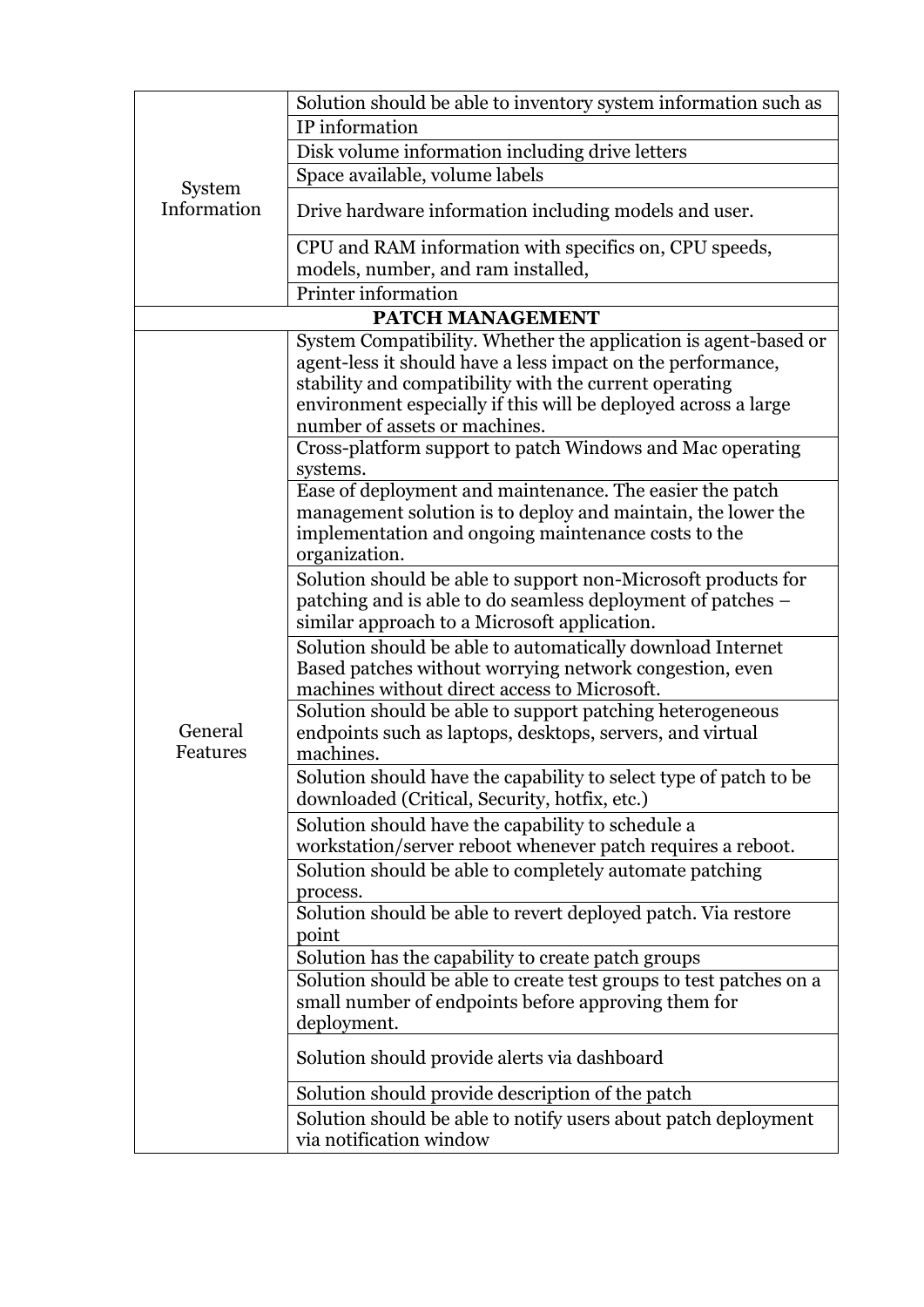|                                           | Audit Trail and Report. The solution should be able to provide a<br>comprehensive logging facility.                                                                                                                                                                                                                                                                                                                                                                  |
|-------------------------------------------|----------------------------------------------------------------------------------------------------------------------------------------------------------------------------------------------------------------------------------------------------------------------------------------------------------------------------------------------------------------------------------------------------------------------------------------------------------------------|
|                                           | Reports should be readily available on an on-demand or per<br>need basis that will help the administrator keep track of the<br>status of software fixes and patches on individual systems.<br>Report can also be customized, or tailored fit based on the<br>requirement on-hand. Solution should provide reports not<br>limited to updated and outdated endpoints, successful and<br>unsuccessful patch count, patch status per endpoint or per<br>group/batch etc. |
| Manage<br><b>Machines</b>                 | Offers Scan machine, Patch status, Schedule scan, Initial and<br>automatic updates, Pre/Post procedure, Machine History                                                                                                                                                                                                                                                                                                                                              |
| Manage<br>Updates                         | Ability to Machine/Patch updates,<br>Provides Rollback via restore-point                                                                                                                                                                                                                                                                                                                                                                                             |
| <b>Patch Policy</b>                       | <b>Reject Updates</b><br><b>Create/Delete Policies</b><br><b>Approval by Policy</b>                                                                                                                                                                                                                                                                                                                                                                                  |
| Automatic and<br>recurring patch<br>scans | Knowledge Based Override<br>Secured or ad-hoc, Scans networks for installed and missing<br>security patches, detects vulnerability, determines which patches<br>are needed.                                                                                                                                                                                                                                                                                          |
|                                           | By computer, group or user defined collections of computers<br>Automates the tedious process of researching, identifies which<br>patches are installed and date installed, Monitors and maintains<br>patch compliance for entire enterprise                                                                                                                                                                                                                          |
| Centralized<br>Management of<br>Patches   | Does not require multiple patch servers<br>Ensures that all systems are protected, even remote users on<br>laptops and workstations<br>Allows implementation across entire network                                                                                                                                                                                                                                                                                   |
|                                           | Always know what patches and security holes reside on each<br>user's system                                                                                                                                                                                                                                                                                                                                                                                          |
| Patch approval                            | Approve or deny selected patches<br>Select by user defined computer collections                                                                                                                                                                                                                                                                                                                                                                                      |
| Automated<br>patch<br>deployment          | Schedule by time, computer, group or user defined collections of<br>computers<br>Simultaneously deploy all required patches across operating<br>systems<br>Single rollout strategy and policy enforcement<br>Maximize uptime                                                                                                                                                                                                                                         |
| Interactive<br>patch<br>management        | Select to deploy by patch or by computer<br>Select individual computers, groups or user defined collections<br>of computers<br>Ad-hoc simultaneous deployment of selected patches<br><b>Across operating systems</b><br><b>Across locations</b>                                                                                                                                                                                                                      |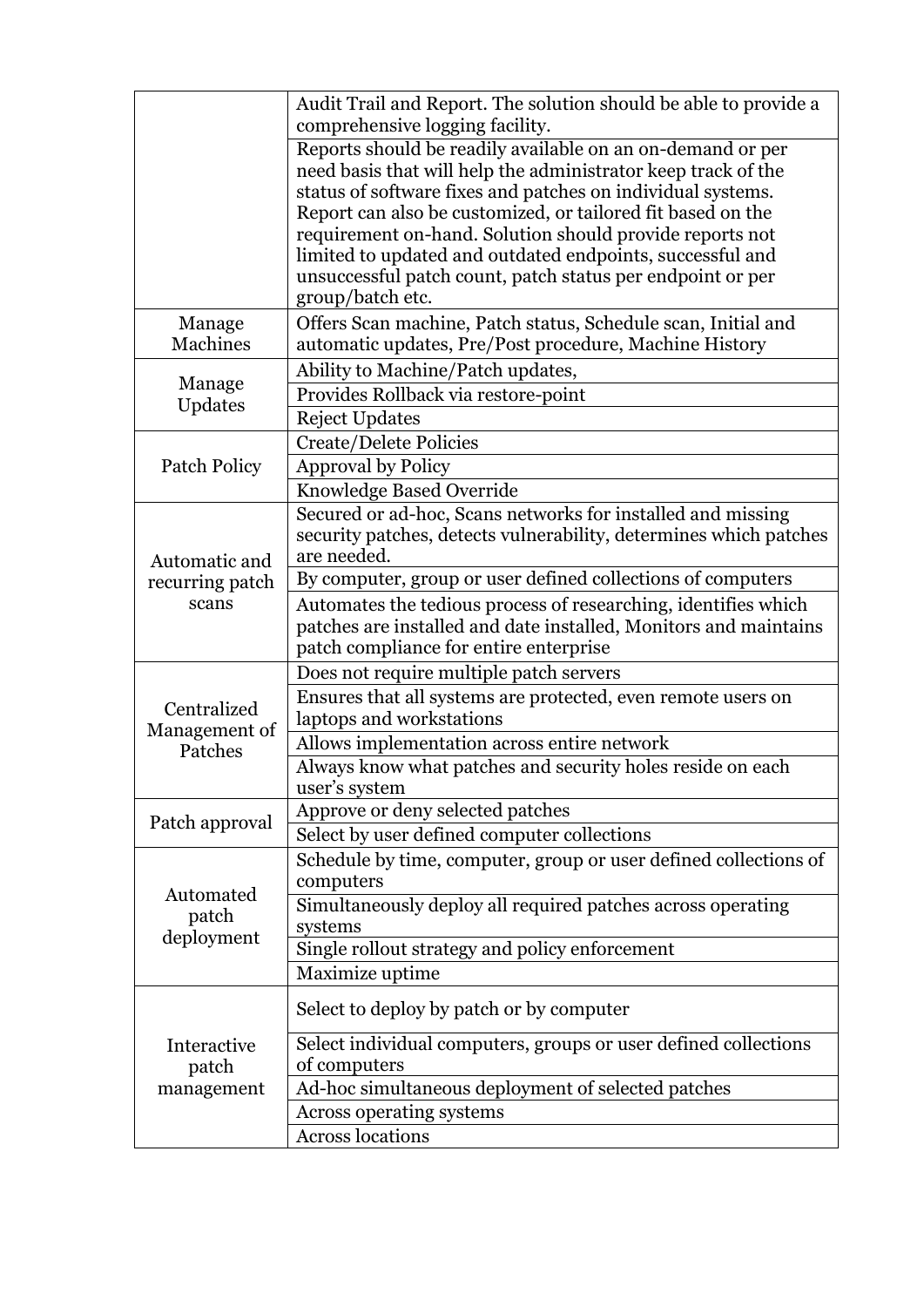| Flexible<br>configuration | Patch file location, Patch file parameters                                                                                                                                               |
|---------------------------|------------------------------------------------------------------------------------------------------------------------------------------------------------------------------------------|
|                           | Reboot actions and notifications, By computer, group or user<br>defined collections of computers                                                                                         |
|                           | Security and policy control                                                                                                                                                              |
|                           | Graphical with drill-down, User defined                                                                                                                                                  |
|                           | Scheduled, E-mail notification                                                                                                                                                           |
| Comprehensive             | Export to HTML, Excel or PDF                                                                                                                                                             |
| reports                   | Solution should be able to run procedures triggered by an alert<br>(via real-time monitoring of critical applications, services, event<br>logs) offering automated remediation of issues |
|                           | Solution should be capable to create customized IT Procedures                                                                                                                            |
|                           | Solution should be able to support execution of CMD,<br>Powershell, Batch File and VB Script                                                                                             |
|                           | Solution should be able to easily deploy 3rd party applications                                                                                                                          |
| Cross-platform            | Windows                                                                                                                                                                                  |
| support                   | <b>MAC</b>                                                                                                                                                                               |
|                           | Patches for 3rd party software is included, if made available by                                                                                                                         |
|                           | 3rd-party software package developers                                                                                                                                                    |
|                           | Scan                                                                                                                                                                                     |
| Profile base              | 3rd-Party Software                                                                                                                                                                       |
| policy                    | Deployment                                                                                                                                                                               |
|                           | Alerting thru dashboard                                                                                                                                                                  |
| Scan and<br>Analysis      | Can Approve, Review and Reject Patch                                                                                                                                                     |
|                           | Schedule (Daily, Weekly, Monthly)<br>Can Approve/Reject Specific KB Override                                                                                                             |
| Override                  |                                                                                                                                                                                          |
|                           | Can Approve/Reject Specific MS Override<br>Can Approve/Reject Specific CVE, Product, or Vendor                                                                                           |
| 3rd-Party                 | Deploy popular 3rd-party software packages for Windows                                                                                                                                   |
| Software                  | systems                                                                                                                                                                                  |
|                           | <b>Reboot Options</b>                                                                                                                                                                    |
| Deployment                | Warn user and wait for x min and then reboot                                                                                                                                             |
|                           | Reboot immediately after update                                                                                                                                                          |
|                           | Ask user about reboot and offer to delay                                                                                                                                                 |
|                           | Skip reboot                                                                                                                                                                              |
|                           | Schedule: Daily, Weekly, Monthly                                                                                                                                                         |
| Alerting                  | New patch is availability thru dashboard and OS Patches                                                                                                                                  |
|                           | Deployment fails                                                                                                                                                                         |
|                           | <b>Create Alarm</b>                                                                                                                                                                      |
|                           | <b>Email Recipients</b>                                                                                                                                                                  |
|                           | Dashboard                                                                                                                                                                                |
| Management                | Patch Approval                                                                                                                                                                           |
|                           | Patch History                                                                                                                                                                            |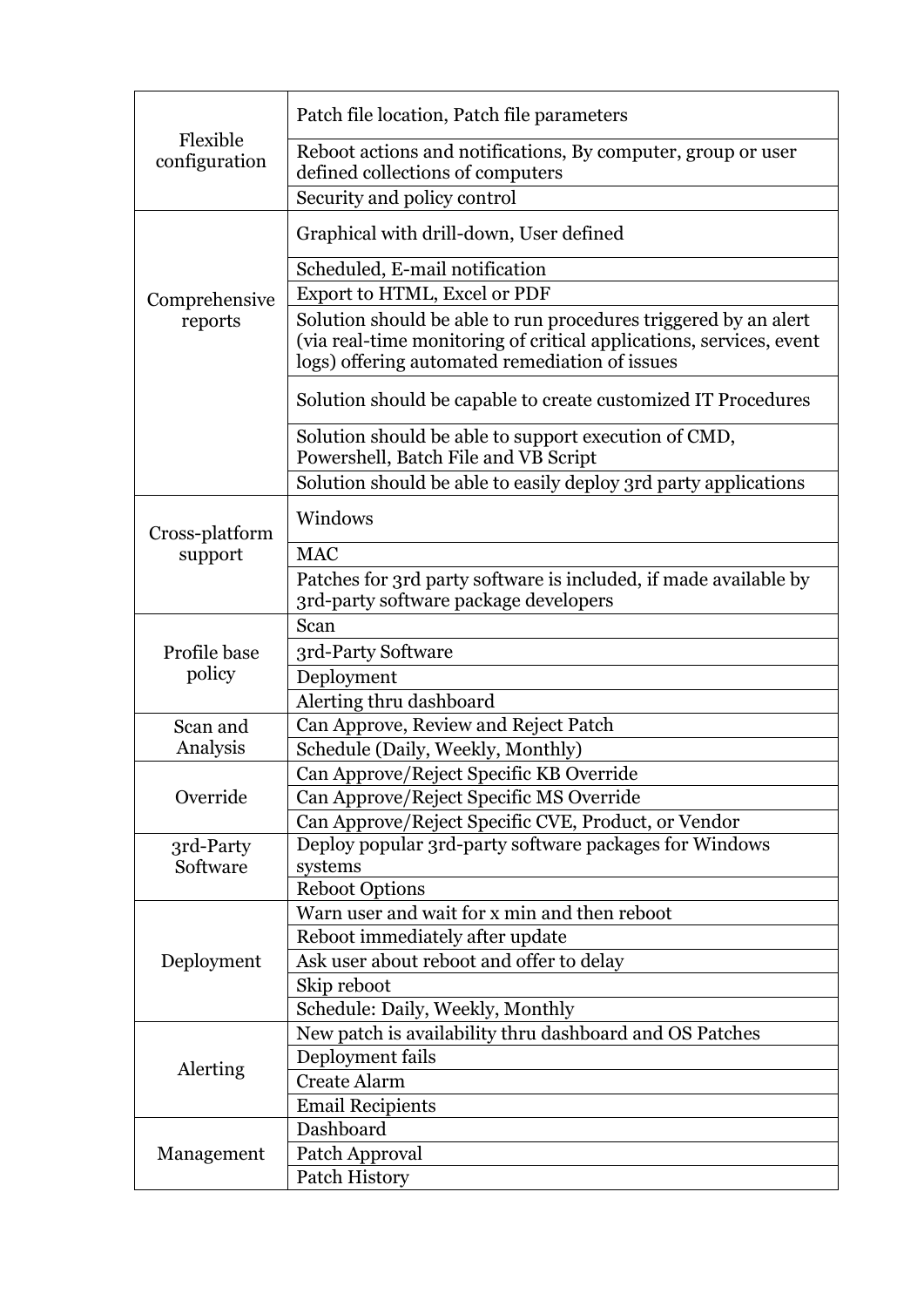| <b>REMOTE ACCESS</b> |                                                                                                                  |  |
|----------------------|------------------------------------------------------------------------------------------------------------------|--|
|                      | Solution should be capable of remoting a managed machine                                                         |  |
|                      | Solution should be able to set remote control policies such as                                                   |  |
|                      | Silent take control, ask permission, approve if no one is logged in                                              |  |
|                      | require permission, denied if no one is logged in                                                                |  |
|                      | Solution should be able to record a remote session                                                               |  |
| General<br>Features  | Solution should be able to access the command prompt without<br>disturbing the user                              |  |
|                      | Solution should be able to access and modify the registry,<br>services and processes without disturbing the user |  |
|                      | Solution should be able to get audit information of the remote<br>system without disturbing the user             |  |
|                      | Can do remote using a mobile application                                                                         |  |
|                      | <b>Access to Command Prompt</b>                                                                                  |  |
|                      | <b>Access to Asset Summary</b>                                                                                   |  |
|                      | <b>Access to Registry</b>                                                                                        |  |
|                      | Access File Manager (Download, Rename, Delete, Move, Copy,                                                       |  |
|                      | Upload)                                                                                                          |  |
|                      | <b>Access to Task manager</b>                                                                                    |  |
| Capability to        | <b>Access to Processes</b>                                                                                       |  |
| access remote        | <b>Access to Services</b>                                                                                        |  |
| systems without      | Easy administration of users and policies                                                                        |  |
| disturbing the       | Access computers from anywhere                                                                                   |  |
| user                 | Access computers from anywhere                                                                                   |  |
|                      | <b>Private Remote-Control Session for Windows</b>                                                                |  |
|                      | Remote Control Session is Logged                                                                                 |  |
|                      | <b>Supports Multiple Monitors</b>                                                                                |  |
|                      | Supports Keyboard Mapping and Short-cut                                                                          |  |
|                      | <b>Secure Communications</b>                                                                                     |  |
|                      | Provide the end user control and security to enable or disable                                                   |  |
|                      | remote control functions until granted approval                                                                  |  |
|                      | <b>REPORT and ALERTING</b>                                                                                       |  |
|                      | Detailed list, table and graphic style reports                                                                   |  |
|                      | Hardware and Software Inventory                                                                                  |  |
|                      | Disk Utilization                                                                                                 |  |
|                      | License Usage and Compliance                                                                                     |  |
|                      | <b>Network Usage and Statistics</b>                                                                              |  |
|                      | Schedule Reports for Automatic Distribution                                                                      |  |
|                      | Distribute automatically to selected e-mail recipients                                                           |  |
|                      | Report for all, groups or specific computers                                                                     |  |
|                      | Detailed filtering and content selection                                                                         |  |
|                      | Add own logo                                                                                                     |  |
|                      | Save reports with selected parameters for reuse                                                                  |  |
|                      | Export report data to readable formats<br>Capable of sending SMS Notifications with no extra cost via a          |  |
|                      | built-in SMS gateway avoiding delays from integrations; at the                                                   |  |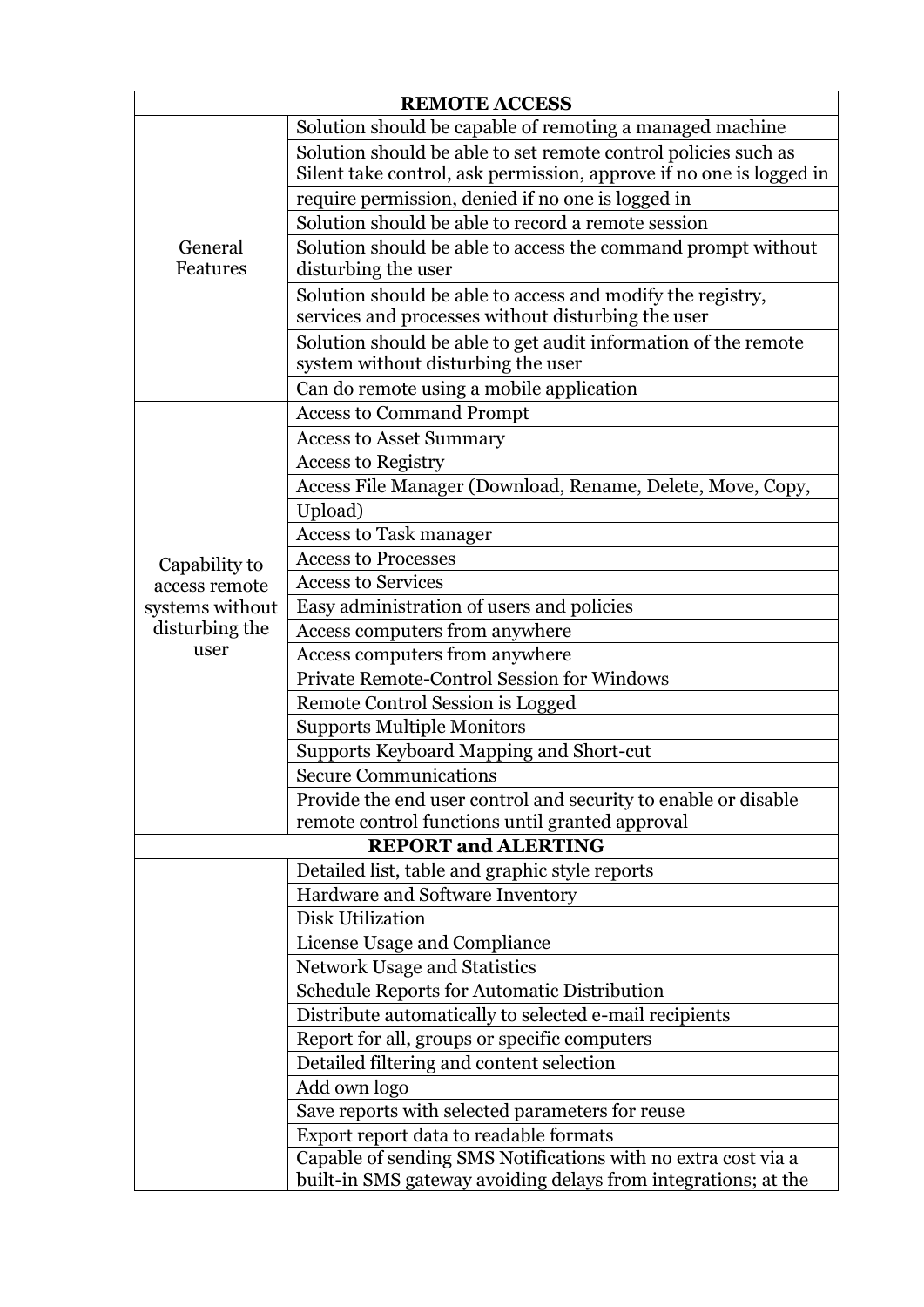|          | very least a minimum of 1.1 million SMS per month or a total of                                                   |
|----------|-------------------------------------------------------------------------------------------------------------------|
|          | 13.2 million SMS for 1 year but should be able to provide more if<br>needed.                                      |
|          | Capable of email and mobile app notifications                                                                     |
|          |                                                                                                                   |
|          |                                                                                                                   |
|          | <b>TICKETING</b>                                                                                                  |
|          | Have a main Resolver                                                                                              |
|          | Single-pane RMM integration                                                                                       |
|          | Can create end-user ticket requestor                                                                              |
|          | Can manage the status of the ticket                                                                               |
|          | Can set status new                                                                                                |
|          | Can set status open                                                                                               |
|          | Can set status waiting                                                                                            |
|          | Can set status pause                                                                                              |
|          | Can set status resolved                                                                                           |
|          | Create ticket using email                                                                                         |
|          | Can add contacts by registering email addresses                                                                   |
|          | Can send real time updates thru active chat                                                                       |
|          | Can set priorities to low, medium, high or none                                                                   |
|          | Can copy furnish email addresses for monitoring                                                                   |
|          | Can set ticket type whether problem, question, incident, task, or                                                 |
|          | none                                                                                                              |
|          | Can delegate ticket assignee                                                                                      |
|          | Can set severity of the ticket                                                                                    |
| General  | Can search ID number of tickets                                                                                   |
| Features | Capable of automatic resolution of tickets                                                                        |
|          | Viewable source of the tickets                                                                                    |
|          | Have searchable filters such as ticket ID, organization,<br>requestors, priority, severity, status, date and tags |
|          | Automatic identification of device requestor                                                                      |
|          | Customizable organization structures of requestor                                                                 |
|          | Can set tags of the ticket                                                                                        |
|          | Capable of public and private replies                                                                             |
|          | Can see the logs of the ticket                                                                                    |
|          | Can attach file on the ticket                                                                                     |
|          | Can add a link on the ticket                                                                                      |
|          | Can set location or department                                                                                    |
|          | Can see the deleted tickets                                                                                       |
|          | Can View my tickets                                                                                               |
|          | Can view all open tickets                                                                                         |
|          | Can view unassigned tickets                                                                                       |
|          | Can view, reject, and approve pending tickets sent via email                                                      |
|          | Can create and customize domain for ticketing service                                                             |
|          | Can configure timeframe for "resolved tickets" to "close" status                                                  |
|          | Can configure SLA timers                                                                                          |
|          |                                                                                                                   |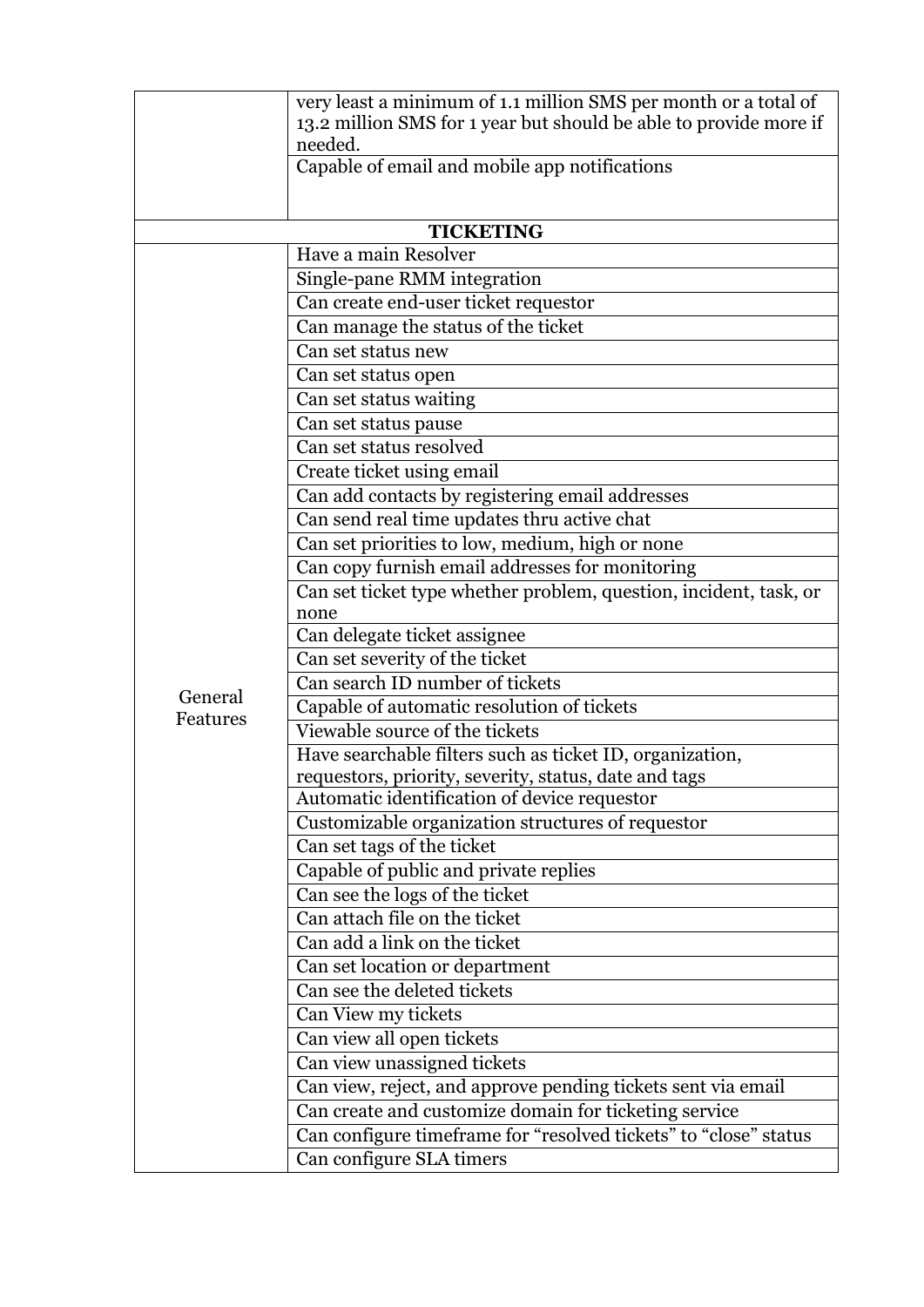|                        | Configurable start of ticket numbers                                                             |
|------------------------|--------------------------------------------------------------------------------------------------|
|                        | Allow endusers and contacts to attach files on the ticket                                        |
|                        | Allows options for authentication to view attached file in the                                   |
|                        | ticket                                                                                           |
|                        | Configurable technical email response either public or private                                   |
|                        | Can configure systray help request                                                               |
|                        | Can set and file event-based triggered tickets                                                   |
|                        | Can set and file time based triggered tickets                                                    |
|                        | Can create ticket forms                                                                          |
|                        | Can generate reports                                                                             |
|                        | open ticket reports                                                                              |
|                        | resolution time reports                                                                          |
|                        | technician ticket efficiency report                                                              |
|                        | ticket volume report                                                                             |
|                        | <b>ADMINISTRATION</b>                                                                            |
|                        | Solution should be able to limit the access to its module and                                    |
|                        | visibility of machines per user                                                                  |
|                        | Solution should be able to propagate policies automatically                                      |
| <b>General Feature</b> | without further user intervention once policies are assigned to                                  |
|                        | machines, machine group or organization                                                          |
|                        | Solution should be able to provide compliance reports of                                         |
|                        | enforced securities and policies                                                                 |
|                        | Multi-tenant Capable                                                                             |
|                        | Ability to group systems                                                                         |
| Access                 | Assign Admin users                                                                               |
| Management             | Ability to assign roles, scope and groups to Admin Users                                         |
|                        | Logs activities of Users using the system                                                        |
|                        | Ability to access Admin system remotely                                                          |
|                        | Ability to manage, monitor local and remote systems in a single                                  |
| Centralized            | console (without the need for a private connectivity).                                           |
| Management             | Ability to deploy policies, monitoring definitions to both local                                 |
|                        | and remote systems using a single console.                                                       |
|                        | Compliance to HIPAA and CCPA                                                                     |
|                        | Remote control sessions to end-user machines/servers are                                         |
| <b>System Security</b> | encrypted                                                                                        |
|                        | Access to the user and admin web interface is encrypted using                                    |
|                        | industry accepted standards                                                                      |
|                        | Capable of 2 factor authentication                                                               |
|                        | <b>Accessibility</b>                                                                             |
|                        | Accessible thru the program's web-based application                                              |
| <b>Ease of Access</b>  | Accessible thru the program's mobile application (mobile app for                                 |
|                        | iOS and Android)                                                                                 |
|                        | <b>SUPPORT</b>                                                                                   |
|                        | 1 year of updates and support                                                                    |
| Local Support          | 9 x 5 Phone, Onsite, E-mail and Chat support, One (1) hour<br>response time upon receipt of call |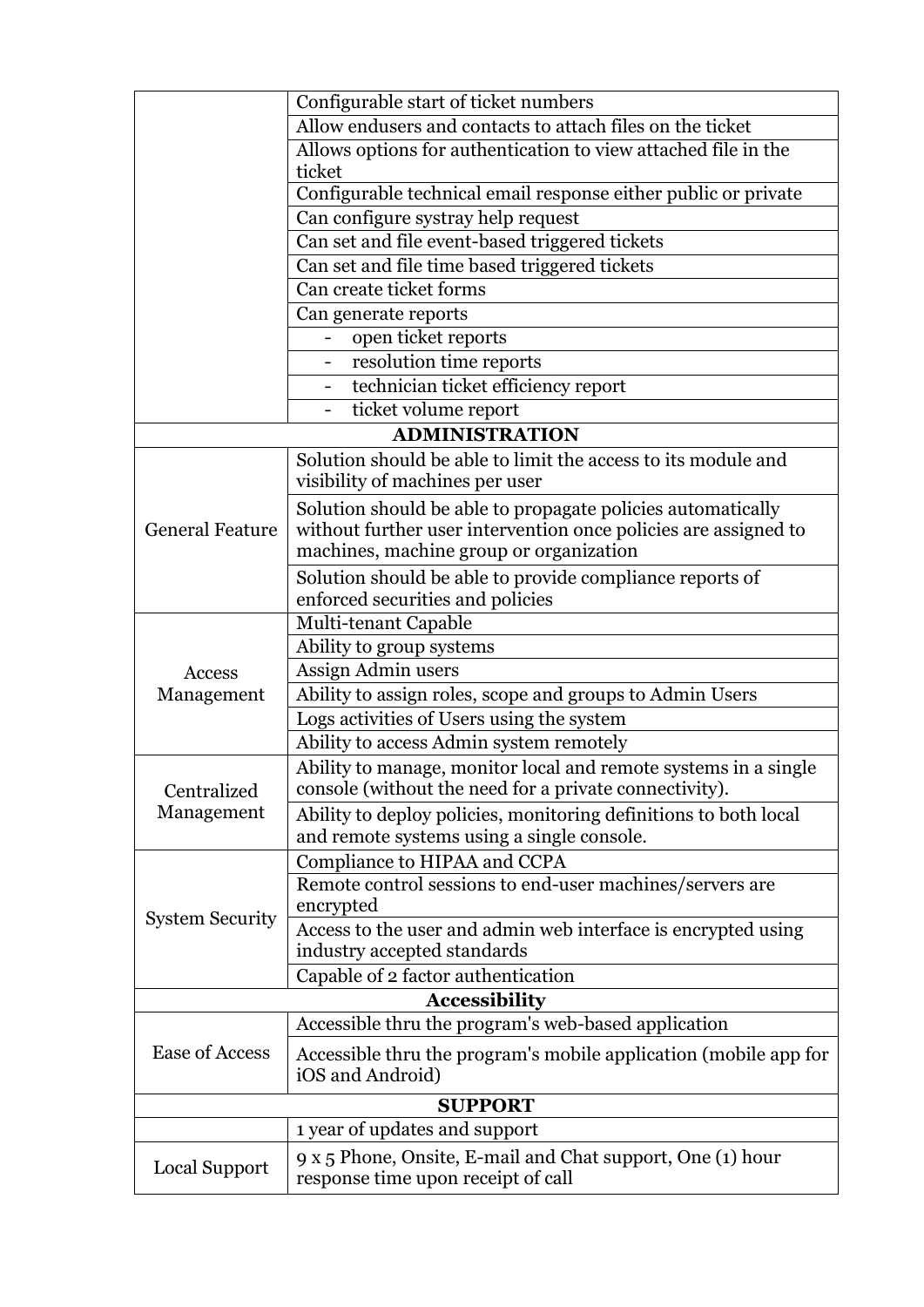### **2. Technical Manuals and Trainings:**

- a. RMM Tool Manual;
- b. Frequently Asked Questions (FAQs) on the RMM Tool; and
- c. Five (5) days extensive technical training.

# **Summary of Deliverables:**

- Supply, delivery and installation of the RMM Tool to ERC:
- Compliance to Section 6 (Scope of Work);
- Compliance to Section 7 (Service Level Agreement);
- Provision of Technical Manual(s) and FAOs;
- Five (5) days extensive technical training; and
- Provision of one (1) year updates and onsite/online support.

# **VII.SERVICE LEVEL AGREEMENT**

1. ERC shall maintain a Service Level Agreement (SLA) with the Service Provider, subject to Section 10 (Liquidated Damages) for their non-compliance. The terms and conditions of the SLA are enumerated below:

| Criteria                                                            | Description                                                                                                                                                                                                            |
|---------------------------------------------------------------------|------------------------------------------------------------------------------------------------------------------------------------------------------------------------------------------------------------------------|
| 1.1. System<br>Maintenance<br>and Support                           | Provide 9 (hours) X 5 (days) technical<br>support on the problems reported by<br>ERC based on the prescribed time<br>frames                                                                                            |
| 1.2. Software<br>updates,<br>maintenance<br>releases and<br>patches | Provide software updates, maintenance<br>releases and patches within thirty (30)<br>calendar days after product distribution<br>in the market for the duration of the<br>contract at no additional cost to the<br>ERC. |

2. The Service Provider shall give ERC support (online and offsite) during the contract period.

# **VIII.CONFIDENTIALITY OF DATA**

The Service Provider shall maintain confidentiality on information gathered or gained access during the delivery and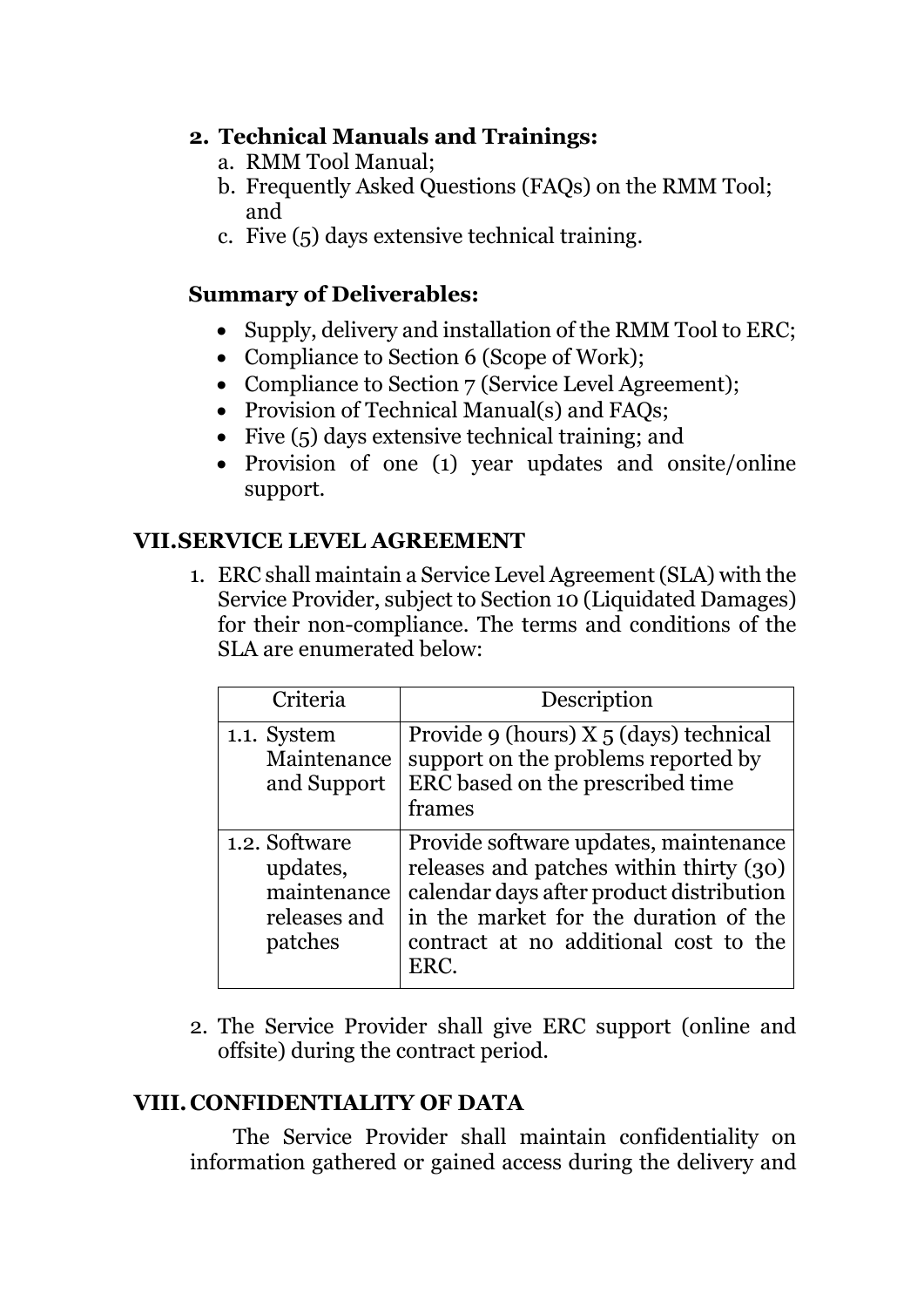contract period. Thus, release of data or any information regarding thereto shall require consent from the ERC.

#### **IX. TERMS OF PAYMENT**

- 1. The Total Contract Price should not exceed the ABC of THREE MILLION PESOS (PhP3,000,000.00). Payment shall be released within thirty (30) days after the completion of delivery of the item and final acceptance at the ERC Main Office and submission of the required documents.
- 2. Since the above payment shall be subject to the usual government accounting and auditing requirements, the Winning Bidder is expected to be familiar with the Government Accounting and Auditing Manual (GAAM).

### **X. LIQUIDATED DAMAGES**

- 1. Where the Software Vendor refuses or fails to satisfactorily complete the work within the specified contract time, plus any extension time duly granted and is hereby in default under the contract, the Software Vendor shall pay ERC for liquidated damages, and not by way of penalty, an amount, as provided in the conditions of the contract, equal to one tenth  $(1/10)$  of one percent  $(1%)$  of the cost of the unperformed portion for every day of delay. The maximum deduction shall be ten percent (10%) of the amount of the contract, of which ERC may rescind or terminate the contract, without prejudice to other courses of action and remedies available under the circumstances such as but not limited to forfeiture of performance security and/or blacklisting of the latter.
- 2. For entitlement to such liquidated damages, ERC need not prove the damages actually incurred. Said damages in any amount shall be deducted from any money due or which may become due the Software Vendor under the Contract and/or collect such liquidated damages from the retention money or other securities posted by the Software Vendor at ERC's convenience.